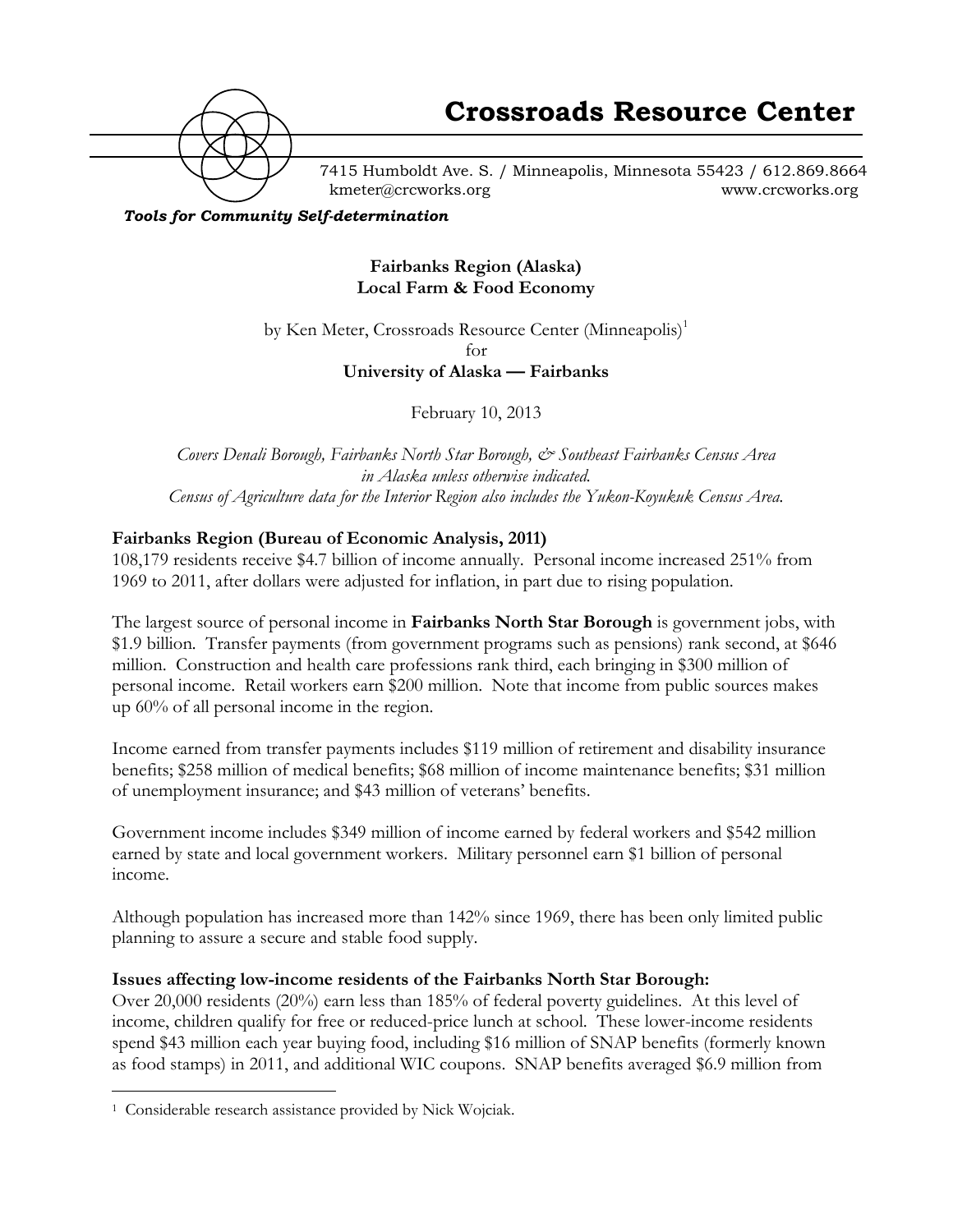1989 to 2011. The Borough's 212 farmers receive an annual combined total of \$2.9 million in subsidies (23-year average, 1989-2011), mostly to raise crops such as oats or barley that are sold as commodities, not to feed local residents; or for conservation practices. *Data from Federal Census of 2007-2011, Bureau of Labor Statistics, & Bureau of Economic Analysis.*

4% percent of the region's households (over 4,000 residents) earn less than \$10,000 per year. *Source: Federal Census of 2007-2011.*

13% of adults aged 18-64 in the North Star Borough carried no health insurance in 2008. *Source: Centers for Disease Control.*

### **Food-related health conditions:**

21% of North Star Borough residents reported in 2005 that they eat five or more servings of fruit or vegetables each day. 79% do not. This level of adequate consumption is lower than the 2003 rate of 25%. This is a key indicator of health, since proper fruit and vegetable consumption has been connected to better health outcomes. *Source: Centers for Disease Control.*

60% of North Star Borough adults reported in 2005 that they have at least 30 minutes of moderate physical activity five or more days per week, or vigorous physical activity for 20 or more minutes three or more days per week. This is similar to the rate reported in 2003. *Source: Centers for Disease Control.*

4% of North Star Borough residents have been diagnosed with diabetes. *Source: Centers for Disease Control.* Medical costs for treating diabetes and related conditions in the North Star Borough are estimated at \$57 million per year. Costs for the state of Alaska as a whole total \$417 million. *Source: American Diabetes Association cost calculator.*

64% of North Star Borough residents were overweight (28%) or obese (36%) in 2008, up from 62% in 2003. *Source: Centers for Disease Control.*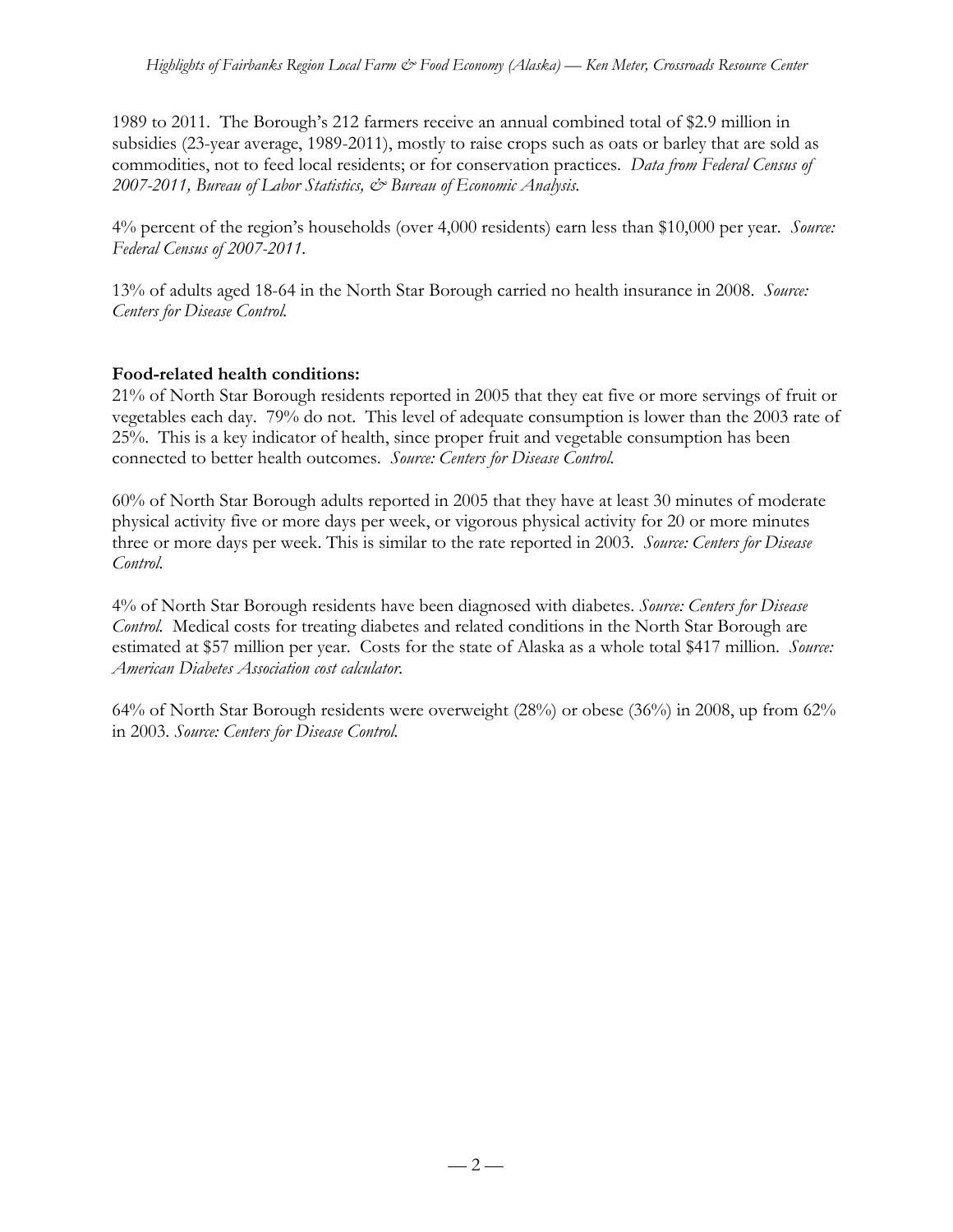### **The Interior Region's farms (Agricultural Census, 2007)**

*Agriculture Census data for 2007 were released February 4, 2009*

*Note: Census of Agriculture data for the Interior Region covers the Denali Borough, Fairbanks North Star Borough, Southeast Fairbanks Census Area, & the Yukon-Koyukuk Census Area.*

*The Census of Agriculture defines a "farm" as "an operation that produces, or would normally produce and sell, \$1,000 or more of agricultural products per year."*

*Land:*

- 212 farms. This is 31% of Alaska's farms.
- The Fairbanks/Interior Alaska region had 13% more farms in 2007 than in 2002. Some of this may be due to census takers making better contact with small farms.
- 26 (12%) of these are 1,000 acres or more in size.
- 72 (34%) farms are less than 50 acres.
- Average farm size is 523 acres, significantly less than the state average of 1,285 acres.
- The region has 111,000 acres of land in farms.
- This amounts to 13% of the state's farmland.
- The Fairbanks/Interior Alaska region holds 17,000 acres of harvested cropland.
- 1,956 of these acres are irrigated.
- Average value of land and buildings per farm was \$406,000. This was less than the 2007 state average of \$502,000.

### *Sales:*

*With the exception of foods sold directly to consumers (see below), farmers typically sell commodities to wholesalers, brokers or manufacturers that require further processing or handling to become consumer items. The word "commodities" is used in this report to mean the crops and livestock sold by farmers through these wholesale channels. The term "products" encompasses commodity sales, direct sales, and any other sales.*

- The region's farmers sold \$7.1 million of crops and livestock in 2007.
- Farm product sales increased by 34% from 2002 to 2007.
- \$5.9 million of crops were sold.
- \$1.2 million of livestock and products were sold.
- 122 (58%) of the region's farms sold less than \$10,000 of products in 2007.
- Total sales from these small farms were \$271,000, 4% of the region's farm product sales.
- 16 (8%) of the region's farms sold more than \$100,000 of products.
- Total sales from these larger farms were \$1.4 million, 20% of the region's farm product sales.
- 51% of the region's farms (108 of 212) reported net losses in 2007. This is less than the Alaska average of 57%.
- 50 (24%) of the Fairbanks/Interior Alaska region's farmers collected a combined total of \$1.4 million of federal subsidies in 2007.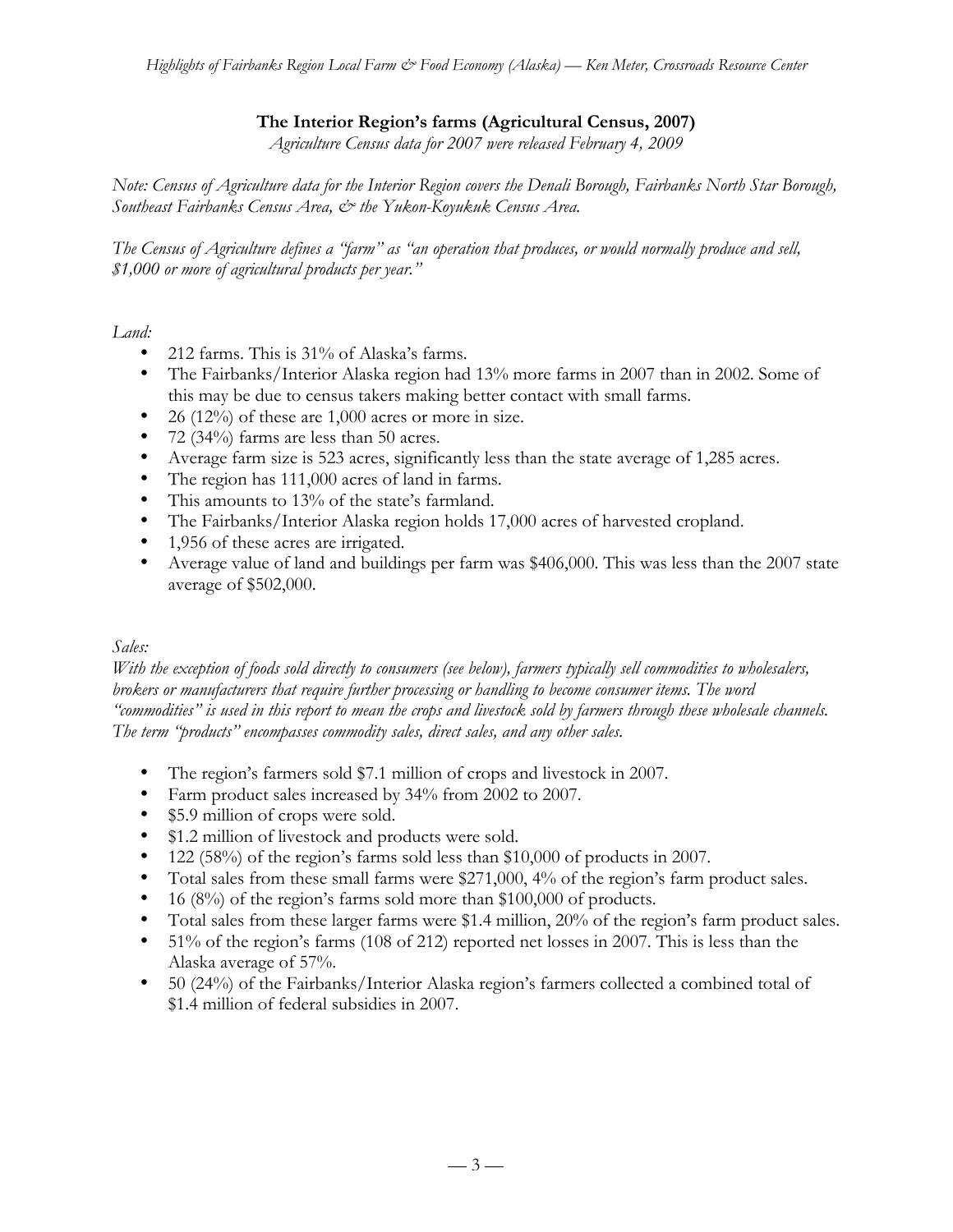**Top farm products of the Fairbanks/Interior Alaska region (2007).** *Note that data for sales of barley, vegetables, fruits, tree nuts, and berries, poultry and eggs, and milk, were suppressed by the USDA in an effort to protect confidentiality, so this chart does not necessarily reflect top selling products.*

| <b>Product</b>           | \$ millions |
|--------------------------|-------------|
| Ornamentals              | 2.5         |
| Forage crops (hay, etc.) | 2.5         |
| Cattle and calves        | $()$ 3      |

### *Production Expenses:*

- Hired farm labor was the largest single expense to the Fairbanks/Interior Alaska region farmers, with \$1.4 million (19% of production expenses).
- The Fairbanks/Interior Alaska region farmers charged \$1.1 million (14%) to depreciation.
- Fertilizer, lime, and soil conditioners cost farmers \$1.1 million (14%).
- Supplies, repairs, and maintenance purchases totaled \$1.1 million (14%).
- Purchases of gasoline, fuels, and oils totaled \$1 million (13%).
- Feed purchases were \$526,000 (7%).
- Purchases of seeds, plants, vines, and trees cost farmers \$458,000 (6%).

### *Cattle & Dairy:*

- 42 farms hold an inventory of 1,421 cattle.
- 279 cattle were sold by farmers in 2007 for total sales of \$260,000.
- 32 farms raise beef cows.
- 14 farms raise milk cows.
- 87 farms produced 17,000 tons of forage crops (hay, etc.) on 11,000 acres.
- 77 farms sold \$2.4 million of forage.

### *Other Livestock & Animal Products:*

- 13 farms hold an inventory of 216 hogs and pigs.
- 15 farms sold 579 hogs and pigs in 2007.
- 18 farms hold sheep and lambs. *Note that data for inventory of sheep and lambs were suppressed by the USDA in an effort to protect confidentiality.*
- 9 farms sold \$10,000 worth of sheep, goats, and lambs in 2007.
- 24 farms hold an inventory of 785 laying hens*.*
- 1 farm raises broiler chickens.
- 14 farms raise horses and ponies.

### *Grains, Oil Seeds, & Edible Beans:*

- 5 farms produced of oats. *Note that data for acreage and bushels of oats were suppressed by the USDA in an effort to protect confidentiality.*
- 17 farms produced 165,000 bushels of barley on 4,232 acres. *Note that data for sales of barley were suppressed by the USDA in an effort to protect confidentiality.*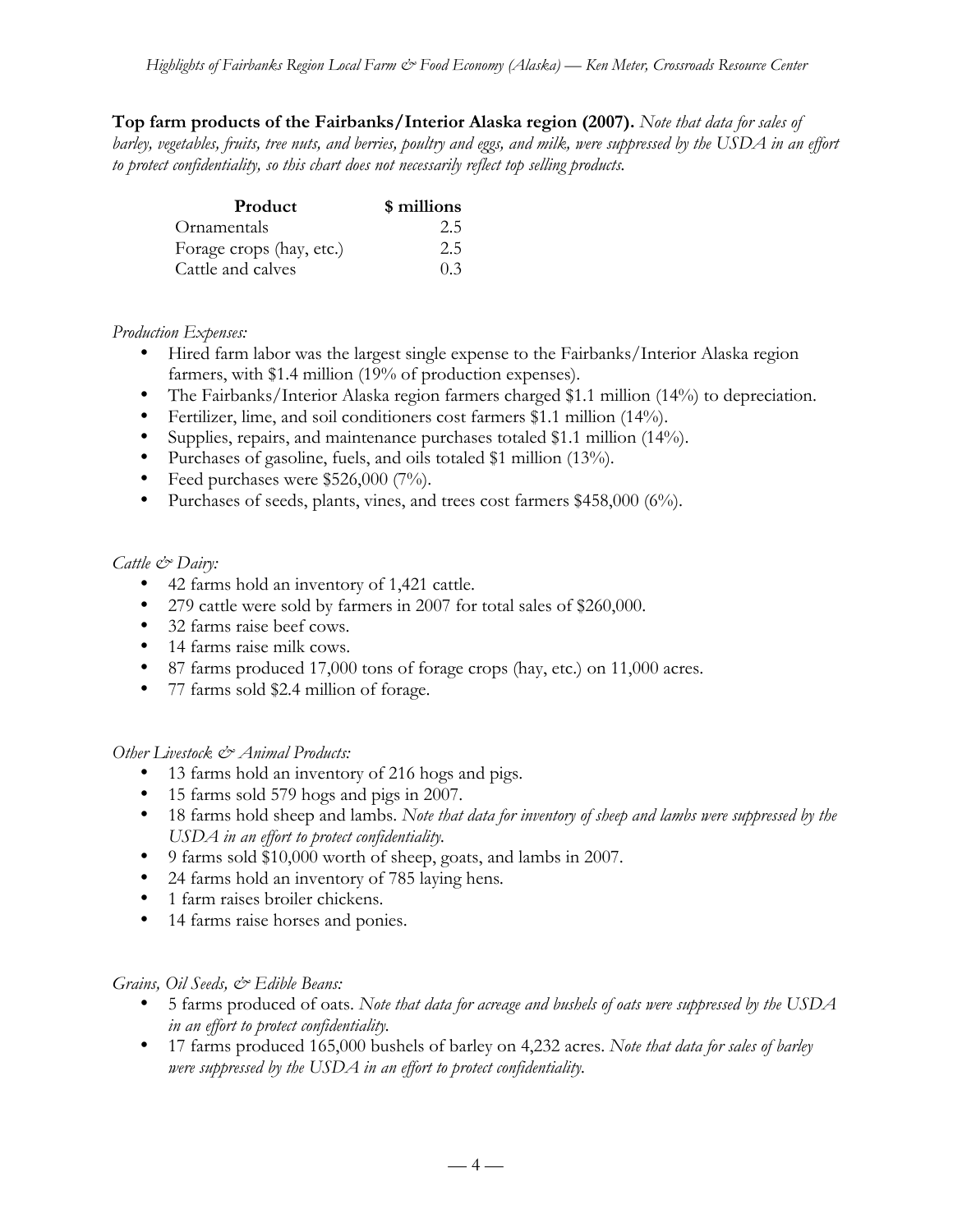*Vegetables & Melons (some farmers state that Ag Census data does not fully represent vegetable production):*

- 35 farms worked 340 acres to produce vegetables. Note that data for sales of vegetables were suppressed by the USDA in an effort to protect confidentiality.
- This represents a 3 farm increase since 2002 levels.
- 23 farms raised potatoes.

*Fruits (some farmers state that Ag Census data does not fully represent fruit production):*

- 1 farm in the region runs an orchard.
- 12 farms sold fruits, nuts, and berries*. Note that data for sales of fruits, tree nuts, and berries were suppressed by the USDA in an effort to protect confidentiality.*

### *Nursery & Greenhouse Plants:*

- 34 farms sold \$2.4 million worth of ornamentals in 2007.
- This represents a 9 farm increase since 2002, and 34% increase in the number of sales.
- No farms sold Christmas trees.

### *Direct & Organic Sales:*

- 38 farms sell \$564,000 of food products directly to consumers. This is a 6-farm increase in the number of farms selling direct, and a 208% increase in direct sales, over 2002 sales of \$183,000.
- This amounts to 8% of farm product sales, 20 times the national average of 0.4%.
- 12 farms in the region sold organic products. *Note that data for sales of organic products were suppressed by the USDA in an effort to protect confidentiality.*
- For comparison, 34 farms in Alaska sold \$687,000 of organic food products.
- 11 farms market through community supported agriculture (CSA).
- 17 farms produce and sell value-added products.

### *Conservation Practices:*

- 40 farms use conservation methods such as no-till, limited tilling, filtering field runoff to remove chemicals, fencing animals to prevent them from entering streams, etc.
- 26 farms practice rotational or management intensive grazing.
- 11 farms generate energy or electricity on the farm.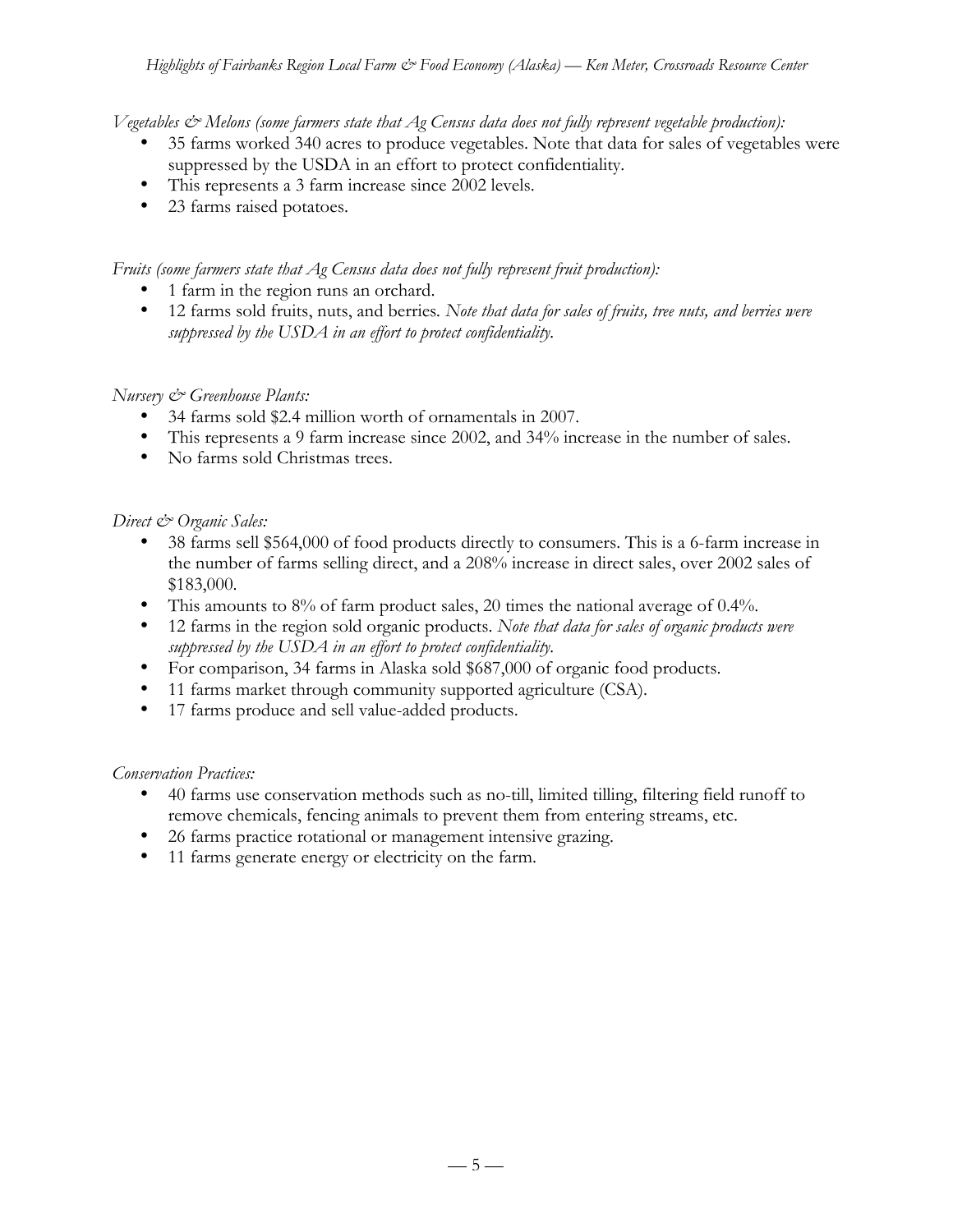### **Limited-resource farms and others in the Fairbanks/Interior Alaska region. (Census of Agriculture, 2007)**

*Note (D) denotes that data were suppressed, and \* denotes that a total is incomplete.*

| Small family farms:             | Farms | Percent | Acres       | Percent |
|---------------------------------|-------|---------|-------------|---------|
| Limited-resource                | 27    | 13%     | 3,303       | $3\%$   |
| Retirement                      | 49    | 23%     | 19,380      | $17\%$  |
| Residential/lifestyle           | 65    | 31%     | 19,245      | 17%     |
| Farming occupation/lower sales  | 46    | $22\%$  | 28,989      | 26%     |
| Farming occupation/higher sales | 6     | $3\%$   | D)          |         |
| Large family farms              | 4     | $2\%$   | 'D)         |         |
| Very large family farms         |       | $0\%$   | $ D\rangle$ |         |
| Nonfamily farms                 | 14    | $7\%$   | 6,467       | $6\%$   |
| Total                           | 212   |         | $*77,384$   |         |

### *Definitions of terms (Agricultural Census 2007):*

**Limited-resource farms** have market value of agricultural products sold gross sales of less than \$100,000, and total principal operator household income of less than \$20,000.

**Retirement farms** have market value of agricultural products sold of less than \$250,000, and a principal operator who reports being retired.

**Residential/lifestyle farms** have market value of agricultural products sold of less than \$250,000, and a principal operator who reports his/her primary occupation as other than farming.

**Farming occupation/lower-sales farms** have market value of agricultural products sold of less than \$100,000, and a principal operator who reports farming as his/her primary occupation.

**Farming occupation/higher-sales farms** have market value of agricultural products sold of between \$100,000 and \$249,999, and a principal operator who reports farming as his/her primary occupation.

**Large family farms** have market value of agricultural products sold between \$250,000 and \$499,999.

**Very large family farms** have market value of agricultural products sold of \$500,000 or more.

**Nonfamily farms are farms** organized as nonfamily corporations, as well as farms operated by hired manager.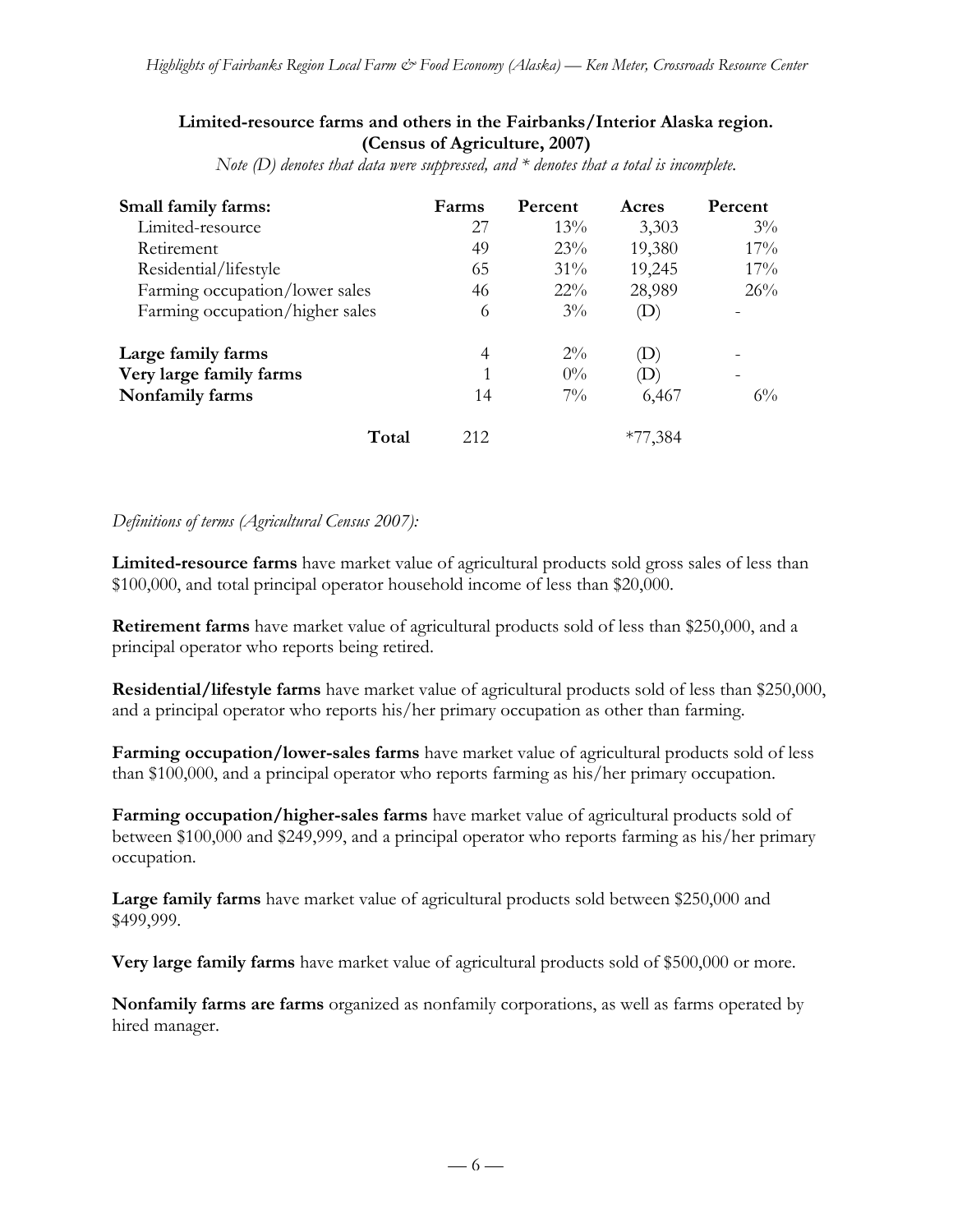# **County and State Highlights**

# **Fairbanks Area highlights (Agriculture Census 2007):**

- 212 farms, 13% more than in 2002.
- The area has 111,000 acres of land in farms.
- Farmers sold \$7.1 million of products in 2007.
- \$5.9 million (83%) of these sales were crops.
- \$1.2 million (17%) of these sales were livestock.
- The most prevalent farm size is 50 to 179 acres, with 48 farms (23%) in this category.
- The next most prevalent is 180 to 499 acres, with 45 (21%) farms.
- 26 farms  $(12\%)$  are 1,000 acres or more.
- 72 farms (34%) are less than 50 acres.
- 122 farms (58%) sold less than \$10,000 in farm products.
- 16 farms (8%) sold more than \$100,000 in farm products.
- Total sales from these larger farms were \$1.4 million, 20% of the region's farm product sales.
- 51% of the region's farms (108 of 212) reported net losses in 2007. This is less than the Alaska average of 57%.
- The Fairbanks Area ranks first in Alaska for sales of grains, oilseeds, dry beans, and dry peas, with \$581,000.
- The area ranks  $1<sup>st</sup>$  in the state for sales of forage crops (hay, etc.), with \$2.4 million.
- The Fairbanks Area ranks  $1<sup>st</sup>$  in the state for acreage of forage crops (hay, etc.), with 11,000.
- The area ranks  $1<sup>st</sup>$  in the state for acreage of barley, with 4,232.
- The Fairbanks Area ranks first in the state for acreage of oats, but *acreage figures were not released by the USDA in an effort to protect confidentiality.*
- The area ranks first in Alaska for inventory of bee colonies, but *inventory figures were not released by the USDA in an effort to protect confidentiality.*
- The Fairbanks Area ranks  $2<sup>nd</sup>$  in the state for sales of crops, with \$5.9 million.
- The area ranks 2<sup>nd</sup> in the state for sales of fruits, tree nuts, and berries, with, but *sales figures were not released by the USDA in an effort to protect confidentiality.*
- The Fairbanks Area ranks  $2<sup>nd</sup>$  in the state for sales of ornamentals, with \$2.4 million.
- The area ranks second in the state for sales of poultry and eggs, but *sales figures were not released by the USDA in an effort to protect confidentiality.*
- The Fairbanks Area ranks  $2<sup>nd</sup>$  in the state for sales of cattle and calves, with \$260,000.
- The area ranks second in Alaska for sales of milk, but *sales figures were not released by the USDA in an effort to protect confidentiality.*
- The Fairbanks Area ranks second in the state for sales of hogs and pigs, with \$82,000.
- The area ranks second in the state for sales of sheep, goats, and their products, with \$10,000.
- The Fairbanks area ranks  $2<sup>nd</sup>$  in Alaska for sales of horses, with \$86,000.
- The area ranks second in the state for acreage of vegetables, with 340.
- The Fairbanks Area ranks  $2<sup>nd</sup>$  in the state for acreage of potatoes, with 306.
- The area ranks  $2^{nd}$  in the state for inventory of cattle and calves, with 1,421.
- The Fairbanks Area ranks second in Alaska for inventory of bison, but *inventory figures were not released by the USDA in an effort to protect confidentiality.*
- Direct sales were 8% of farm product sales, 20 times the national average of 0.4%.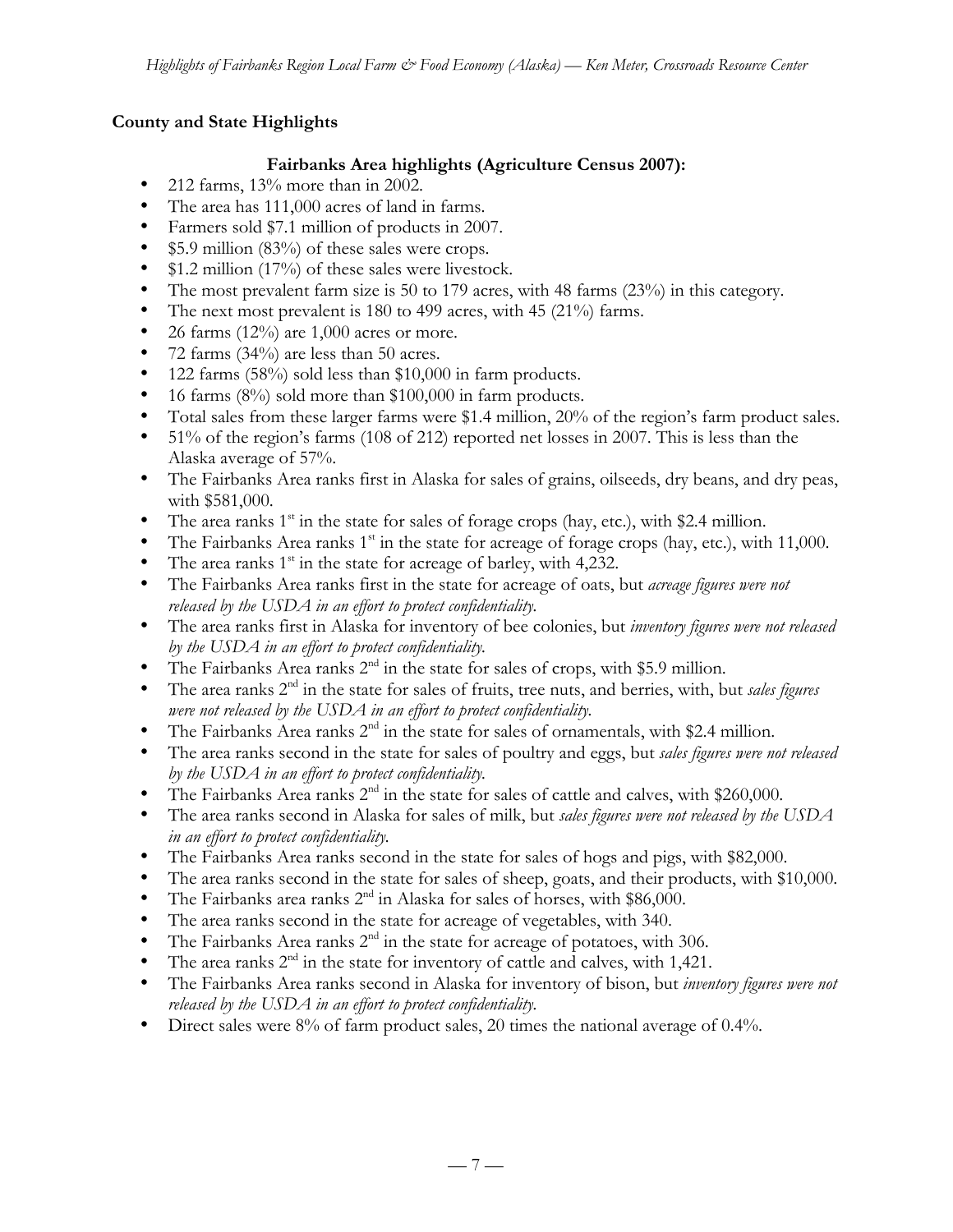### **State of Alaska highlights (Agriculture Census 2007):**

- 686 farms, 13% more than in 2002.
- Alaska has 882,000 acres of land in farms.
- Farmers sold \$57 million of products in 2007.
- \$25.7 million (43%) of these sales were crops.
- \$32.3 million (57%) of these sales was livestock.
- The most prevalent farm size is 1 to 9 acres, with 165 farms (24%) in this category.
- The next most prevalent is 10 to 49 acres, with 164 (24%) farms.
- 52 farms  $(8\%)$  are 1,000 acres or more.
- 239 farms (48%) are less than 50 acres.
- 403 farms (59%) sold less than \$10,000 in farm products.
- 77 farms (11%) sold more than \$100,000 in farm products.
- 149 farms sold \$1.7 million of food directly to consumers. This is a 35% increase in the number of farms selling direct (110 in 2002), and a 103% increase in direct sales over 2002 sales of \$829,000.
- Direct sales were  $3\%$  of farm product sales, 12.5 times the national average of 0.4%.
- Statewide vegetable sales totaled \$4.3 million.
- If direct food sales made up a single commodity, the value of these sales would outrank the state's fifth most important product, dairy.
- 35 farms farm organically. *Note that data for acreage of harvested and pastured land were suppressed by the USDA in an effort to protect confidentiality.*
- 222 acres on 18 farms are undergoing organic conversion.
- 34 farms in Alaska sold \$687,000 of organic food products, including \$671,000 of crops (this may include ornamental and greenhouse crops). *Note that data for sales of livestock and poultry and products from livestock and poultry were suppressed by the USDA in an effort to protect confidentiality.*
- 20 farms market through community supported agriculture (CSA).
- 48 farms produce value-added products.
- 131 farms use conservation methods such as no-till, limited tilling, filtering field runoff to remove chemicals, fencing animals to prevent them from entering streams, etc.
- 95 farms practice rotational or management intensive grazing.
- 35 farms generate energy or electricity on the farms.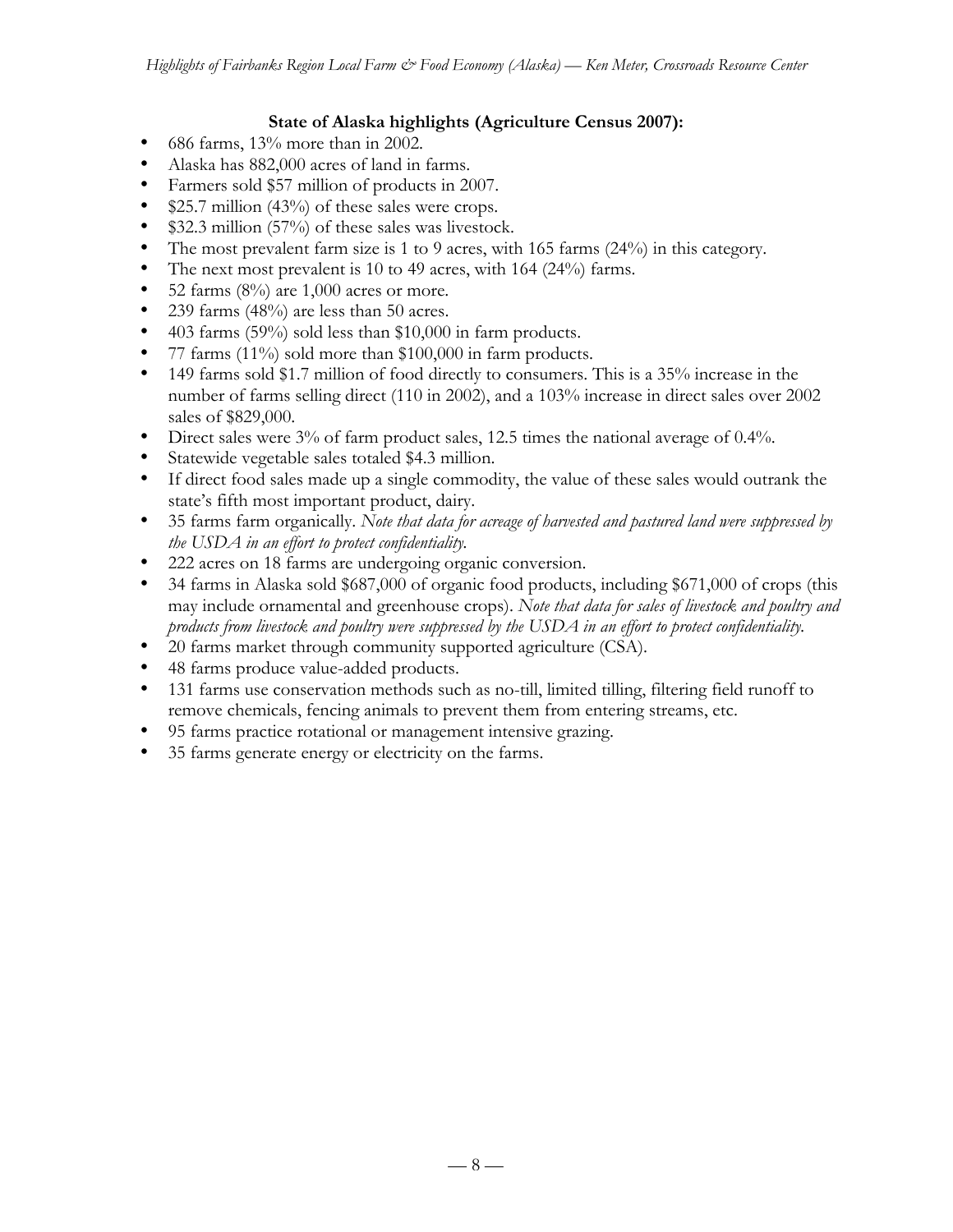### **Alaska's top farm products in 2011 (Economic Research Service)**

*The data in this table, and the pie chart on the next page, cover Alaska as a whole.*

|                 | \$ millions |
|-----------------|-------------|
| Ornamentals     | 13.0        |
| Forage          | 3.6         |
| Potatoes        | 3.5         |
| Cattle & calves | 2.2         |
| Dairy           | 1.5         |
| Barley          | 0.7         |
| Hogs            | 0.3         |
| Oats            | 0.2         |

*Note: honey and wool were also listed among Alaska's top ten products, but sales figures for these products were not released by ERS, in an effort to protect confidentiality.*

Note also that at \$1.7 million, direct sales from farmers to consumers amount to more than the value of the 5<sup>th</sup>-ranking product, dairy.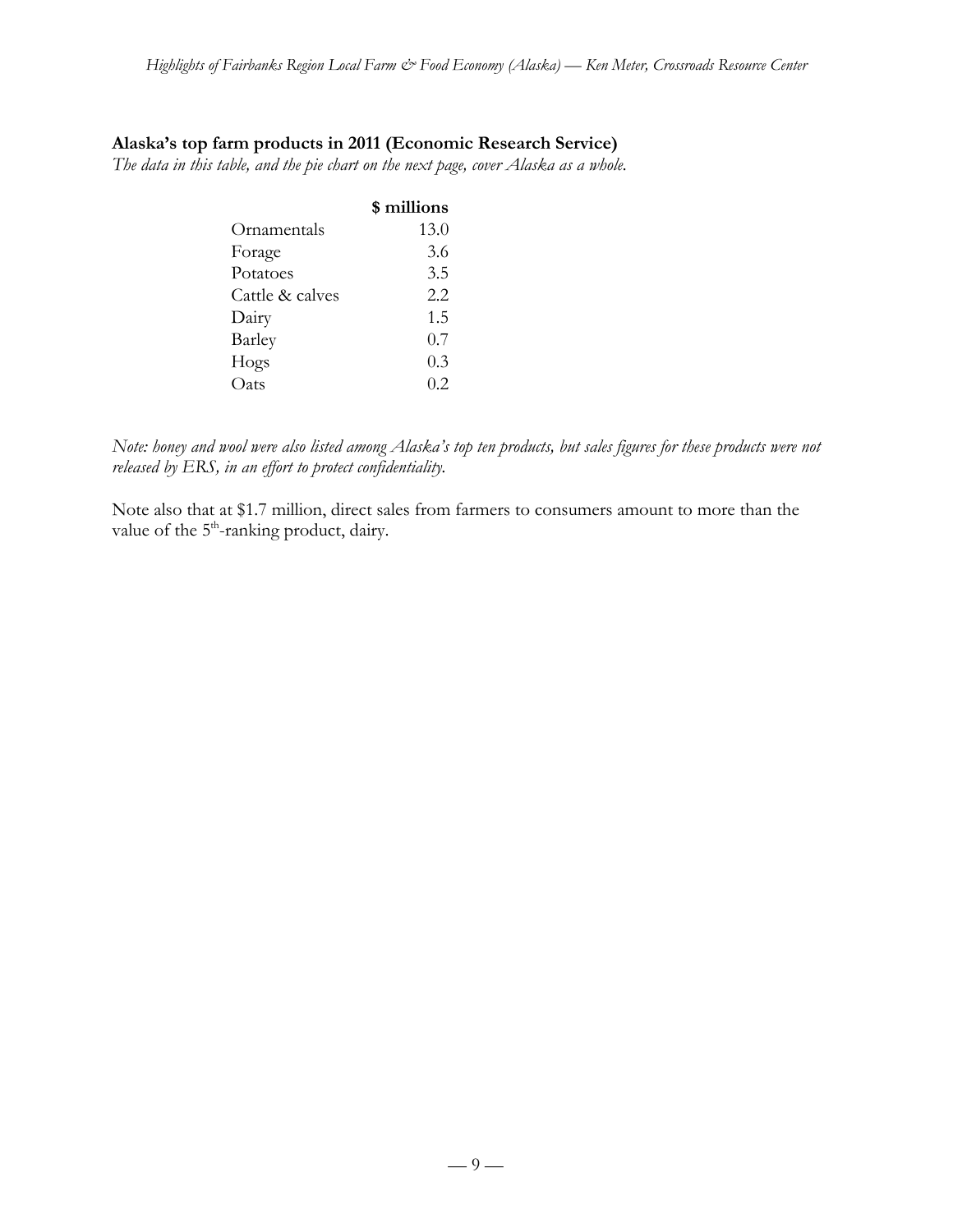**Alaska's top farm products in 2010 (Economic Research Service)**

*See table on previous page*



Top Farm Products in Alaska, 2011

*Source: USDA Economic Research Service*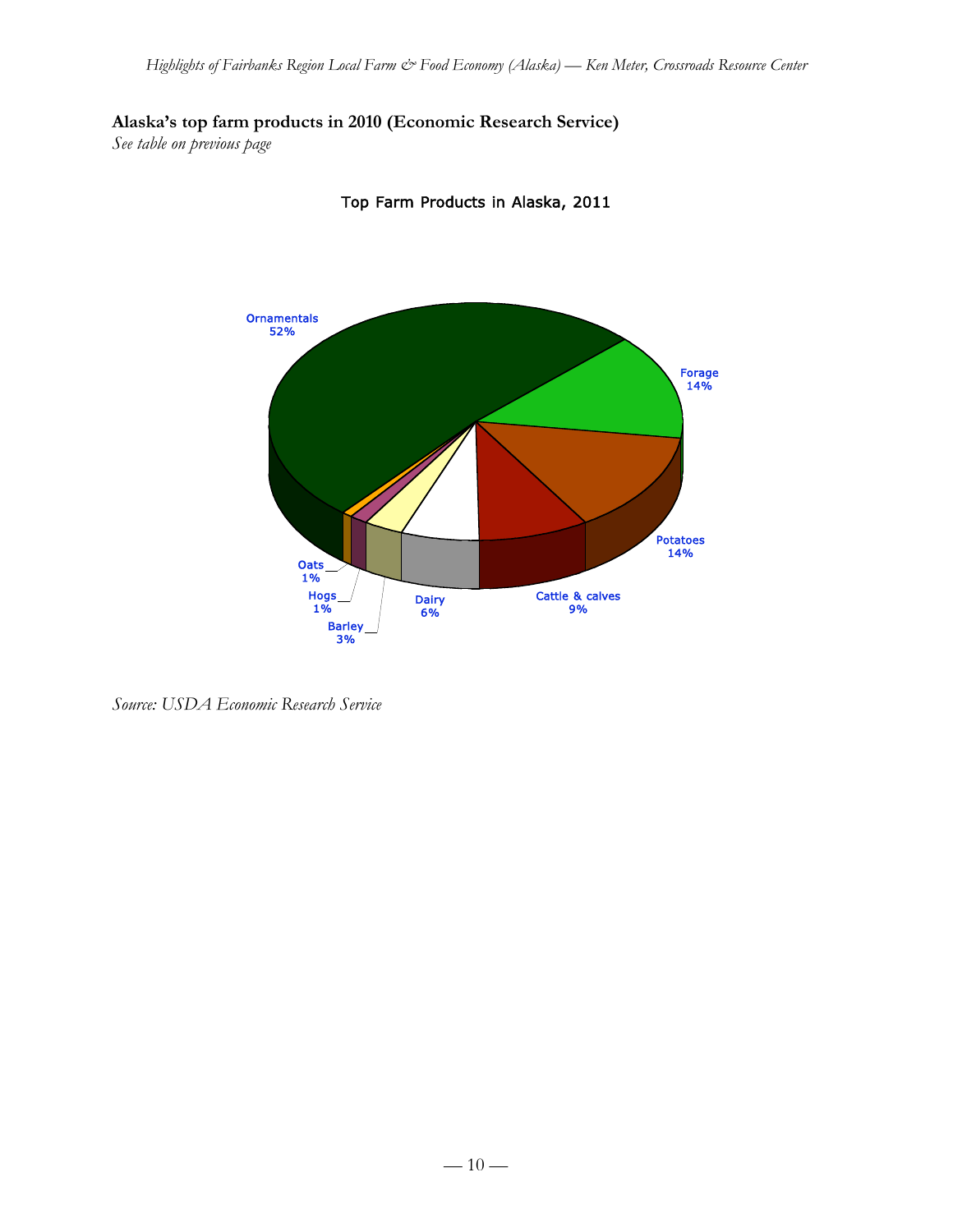# **Balance of Cash Receipts and Production Costs (BEA):**

Fairbanks North Star Borough farmers sell \$9 million of food products per year (1989-2011 average), spending \$10 million to raise them, for an average loss of \$1 million each year. This is an average net loss of nearly \$5,000 per farm. *Note that these sales figures compiled by the BEA may differ from cash receipts recorded by the USDA Agriculture Census for 2007 (above).*

Overall, farm producers spent \$24 million more to produce crops and livestock over the years 1989 to 2011 than they earned from selling these products. Net cash farm income was positive for only eight years of that 23-year period. Moreover, 51% of the region's farms reported that they lost money in 2007 (Ag Census). North Star Borough farmers and ranchers earned \$1.2 million less by selling commodities in 2011 than they earned in 1969 (in 2011 dollars).

Farmers earn another \$855,000 per year of farm-related income — primarily custom work, and rental income (23-year average for 1989-2011). Federal farm support payments are often a more important source of net income than commodity production, averaging \$2.9 million per year for the region for the same years.

# **The region's consumers:**

*See also information covering low-income food consumption and food-related health conditions, page 1-2 above.* North Star Borough consumers spend \$274 million buying food each year, including \$159 million for home use. Most of this food is produced outside the region, so Borough consumers spend well over \$250 million per year buying food sourced far away. Only \$564,000 of food products (6% of farm cash receipts and 0.2% of the region's consumer market) are sold by farmers directly to consumers.

Estimated change in net assets (that is, assets minus liabilities) for all Borough households combined was a gain of \$85 million in 2011 (BLS).

# **Farm and food economy summary:**

Farmers lose \$1 million each year producing food commodities, and spend \$5 million buying inputs sourced outside of the region. Even when farmers make money, these input purchases result in substantial losses to the region as a whole. Overall, farm production creates a loss of \$6 million to the region.

Meanwhile, consumers spend \$250 million buying food from outside. Thus, total loss to the region is \$255 million of potential wealth *each year*. This loss amounts to *28 times* the value of all food commodities raised in the region.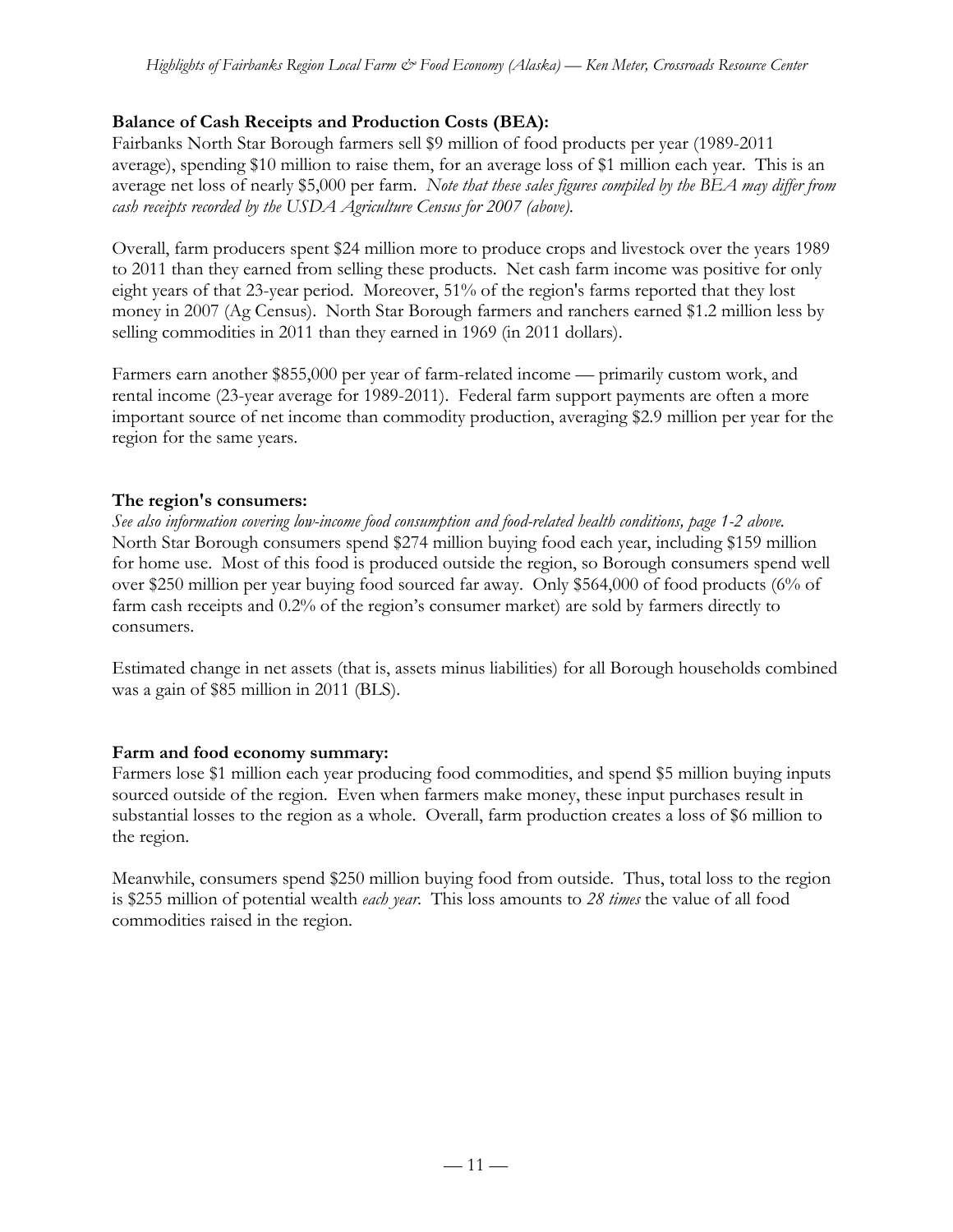#### **Fairbanks North Star Borough: markets for food eaten at home (2011):**

North Star Borough residents purchase \$274 million of food each year, including \$159 million to eat at home. Home purchases break down in the following way:

|                                     | millions |
|-------------------------------------|----------|
| Meats, poultry, fish, and eggs      | \$33     |
| Fruits & vegetables                 | 32       |
| Cereals and bakery products         | 20       |
| Dairy products                      | 18       |
| "Other," incl. Sweets, fats, & oils | 56       |

If Fairbanks North Star Borough residents purchased \$5.00 of food for home use directly from farmers in the region, this would generate \$26 million of new farm income for the region. This is three times current farm revenues.

### **Fairbanks Region: markets for food eaten at home (2011):**

*[This includes Denali Borough, North Star Borough, and the Southeast Fairbanks Census Area]*

Faribanks region residents purchase \$300 million of food each year, including \$174 million to eat at home. Home purchases break down in the following way:

|                                     | millions |
|-------------------------------------|----------|
| Meats, poultry, fish, and eggs      | \$ 36    |
| Fruits & vegetables                 | 34       |
| Cereals and bakery products         | 22       |
| Dairy products                      | 19       |
| "Other," incl. Sweets, fats, & oils | 62       |

### **Alaska Interior Region: markets for food eaten at home (2011):**

*[This includes Denali Borough, North Star Borough, the Southeast Fairbanks Census Area, and the Yukon-Koyukuk Census Area. This corresponds with Census of Agriculture boundaries.*

Interior Region residents purchase \$315 million of food each year, including \$183 million to eat at home. Home purchases break down in the following way:

|                                     | millions |
|-------------------------------------|----------|
| Meats, poultry, fish, and eggs      | \$38     |
| Fruits & vegetables                 | 36       |
| Cereals and bakery products         | 24       |
| Dairy products                      | 20       |
| "Other," incl. Sweets, fats, & oils | 65       |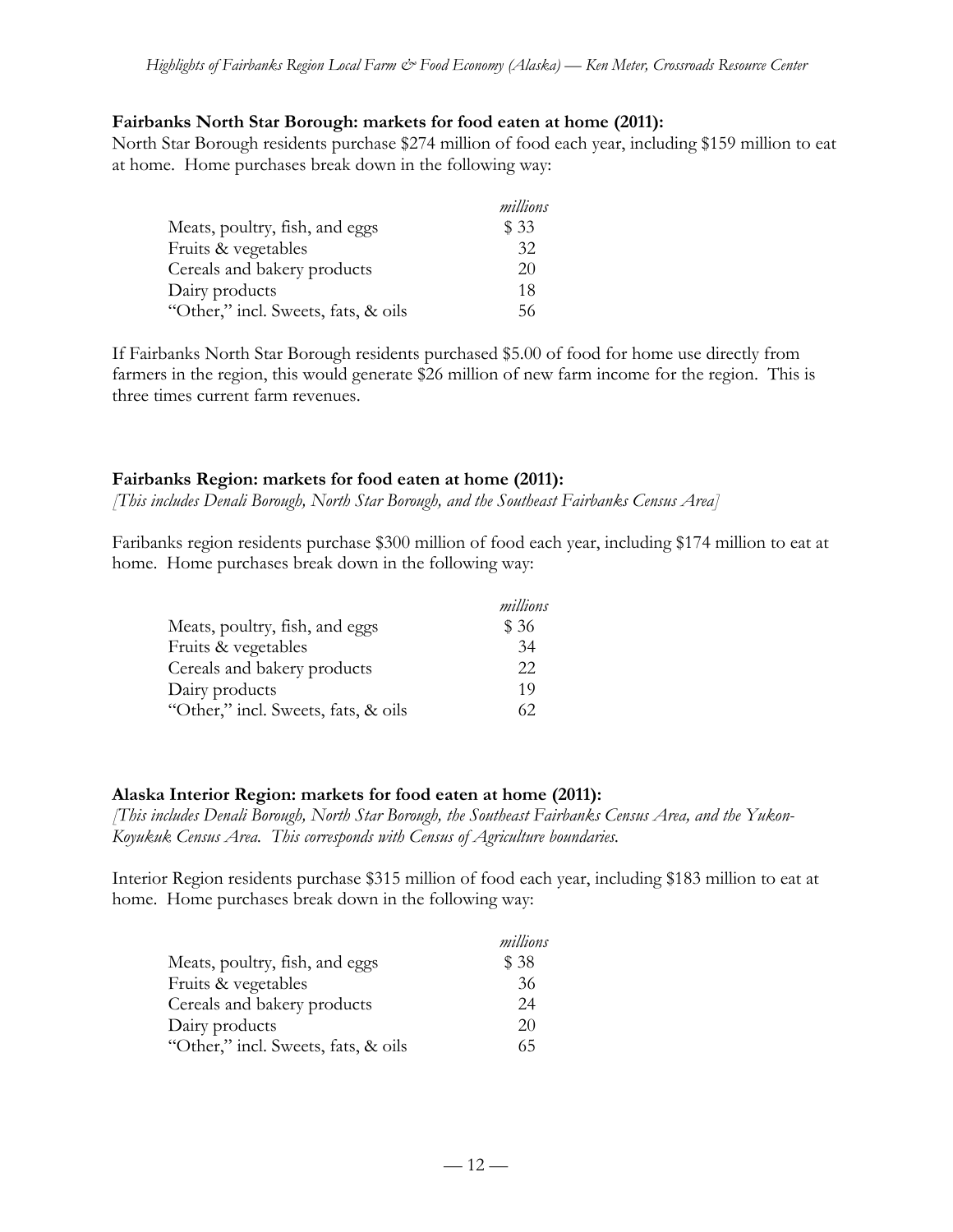#### **Anchorage: markets for food eaten at home (2011):**

Anchorage residents purchase \$817 million of food each year, including \$474 million to eat at home. Home purchases break down in the following way:

|                                     | millions |
|-------------------------------------|----------|
| Meats, poultry, fish, and eggs      | \$99     |
| Fruits & vegetables                 | 94       |
| Cereals and bakery products         | 61       |
| Dairy products                      | 52       |
| "Other," incl. Sweets, fats, & oils | 168      |

#### **State of Alaska: markets for food eaten at home (2011):**

Alaska residents purchase \$2.0 billion of food each year, including \$1.2 billion to eat at home. Home purchases break down in the following way:

|                                     | millions |
|-------------------------------------|----------|
| Meats, poultry, fish, and eggs      | \$241    |
| Fruits & vegetables                 | 229      |
| Cereals and bakery products         | 150      |
| Dairy products                      | 127      |
| "Other," incl. Sweets, fats, & oils | 412      |